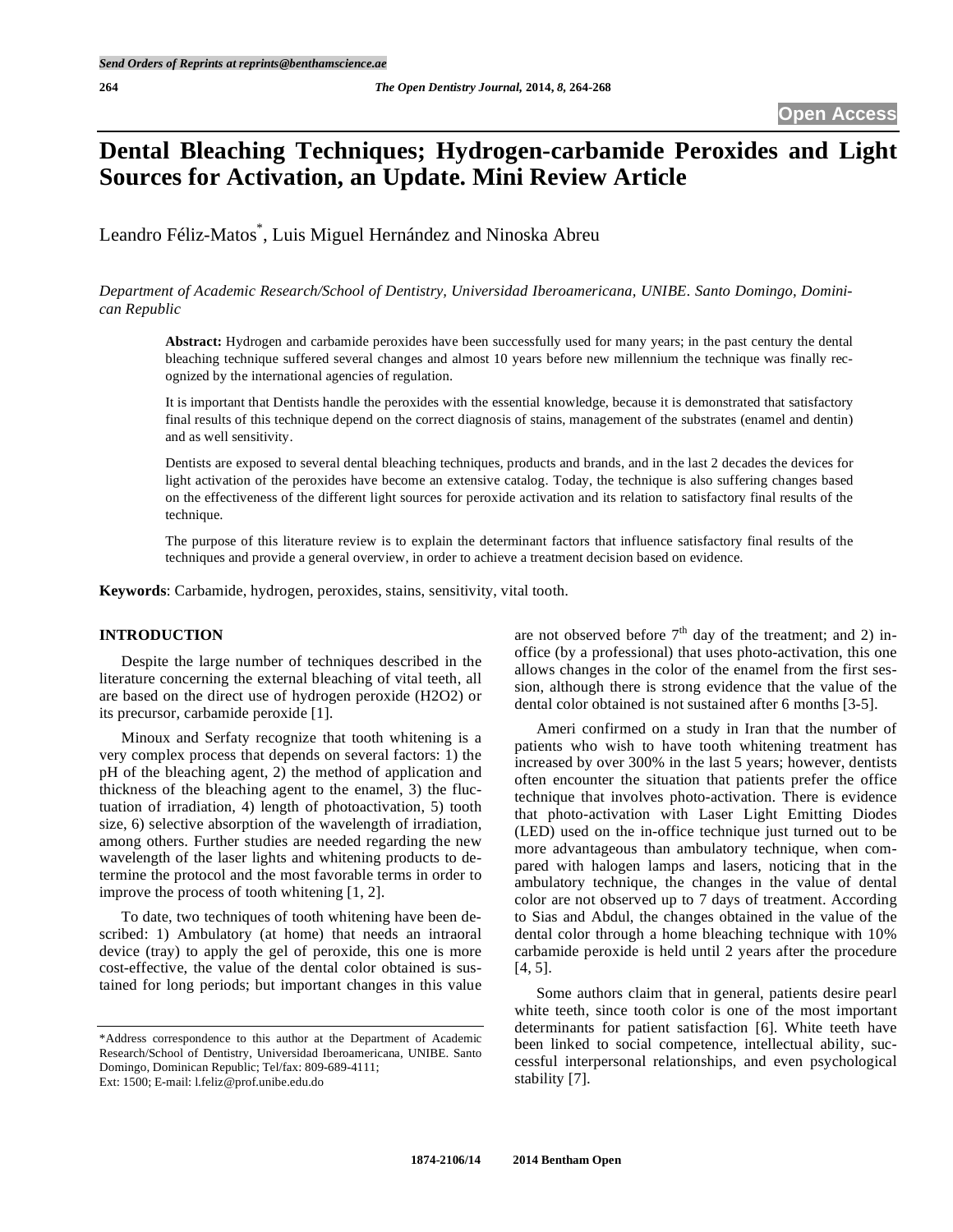#### **Table 1. Concentrations, use and brands of hydrogen and carbamide peroxides.**

| <b>Peroxides</b>    | <b>Concentration</b> | $\mathbf{Brand}(s)$                        | <b>Use</b> |
|---------------------|----------------------|--------------------------------------------|------------|
| Hydrogen Peroxide   | 10%                  | 1                                          | At home    |
|                     | 35%                  | 1, 2, 3, 4, 7                              | In Office  |
|                     | 40%                  | $\mathbf{1}$                               | In Office  |
| Carbamide Peroxide  | 10%                  | 1, 2, 3, 4, 6                              | At Home    |
|                     | 15%                  | 1, 5                                       | At Home    |
|                     | 16%                  | 2,4                                        | At Home    |
|                     | 20%                  | $\mathbf{1}$                               | At Home    |
|                     | 22%                  | 2,4                                        | At Home    |
| <b>Brand Guide:</b> |                      |                                            |            |
| 1. Ultradent, USA   | 4. DMC, Brazil       | 6. Nite White, USA<br>7.Phillips/ZOOM, USA |            |
| 2.FGM, Brazil       | 5. Fluorescence, USA |                                            |            |
| 3. DASH, USA        |                      |                                            |            |

#### **BACKGROUND**

Whitening enamel that is composed of one or more abnormal stains, returns to its original color and translucency to the possible maximum extent. To achieve this goal, there are several techniques and numerous bleaching chemicals, such as hydrogen peroxide and carbamide peroxide in different concentrations, which are ambulatory or used in-office [8, 9].

In the west, tooth whitening is an old treatment and not unique to today's society. For over 100 years, the hydrogen peroxide (oxygenated water) has been used, as well as hydrochloric acid, together or separately, for internal bleaching (non vital teeth) or external bleaching (vital teeth) [8, 9].

Haywood and Heymann recommended the use of a gel of 10% carbamide peroxide (equivalent to 3.6% hydrogen peroxide) applied with a thin plastic individualized tray for each patient and its use for several hours a day at home for a period of 1-2 weeks. This was the origin of today's most widespread and economic bleaching technique (ambulatory), having the advantage of relying on bleaching substances at very low concentration, therefore, many products of this category are available in the market [8, 9].

Today, most dentists use hydrogen and carbamide peroxide gels between 10-40%, which are chemically activated or by different light sources, such as halogen light, laser or plasma arc [9], See (Table **1**).

## **SUBSTRATES: ENAMEL AND DENTIN**

Tooth enamel, according to Schwartz and Robbins, is a hard-calcified tissue that completely surrounds the crown of a human tooth. It is vitreous, and possesses a shiny surface. The color of the enamel varies from pearl white to dark yellow, as the color of the dentin that supports it. In the composition of the enamel, the mineral salts have a proportion of 90%, the remaining 10% consist water and organic substances. The inorganic substances are enamel crystals that consist predominantly of apatite. The enamel is also composed of small amounts of calcium carbonate, sodium, potassium and magnesium, carbon dioxide, varying amounts of phosphorus and fluorine. Enamel is the substrate par excellence for vital teeth bleaching, where peroxides are applied [10]. Peroxides can induce remineralization and repair the enamel over time after the transient demineralization that occurs during the whitening process [11].

Dentin, instead, is a hard-calcified tooth tissue that has the same exterior shape, in the coronal portion is coated with enamel and cementum. The dentin surrounds a central cavity called pulp chamber, which houses the dental pulp. It is yellowish-white, less hard than enamel but harder than bone. Its composition is given by 50% of mineral salts, 30% organic matrix and 20% water [10].

Schuartz *et al.,* explain that the three main components of dentin are the fundamental substances, the tubules and fibers. The fundamental substance is a calcified matrix and the tubules canaliculi are vertebrates that house the fibrils, which are extensions of the odontoblast. Dentin is a substrate that is not directly related to the peroxide used in bleaching of vital teeth, but plays an active role in the phenomenon of sensitivity [10].

#### **PIGMENTATIONS/STAINS**

According to Moncada, Arangüiz and Urzúa, extrinsic pigmentations are usually produced on the surface of the tooth. The attraction of different materials to the tooth surface plays a critical role in the deposition of extrinsic pigmentations. There is involvement of electrostatic and Van Der Waalas forces, acting for long periods of time, as well as hydrophobic effects, dipole forces and hydrogen bonds acting for short periods of time. These interactions allow the chromogenic agent to pre-reach the surface of the tooth determining the occurrence of the pigmentations [12].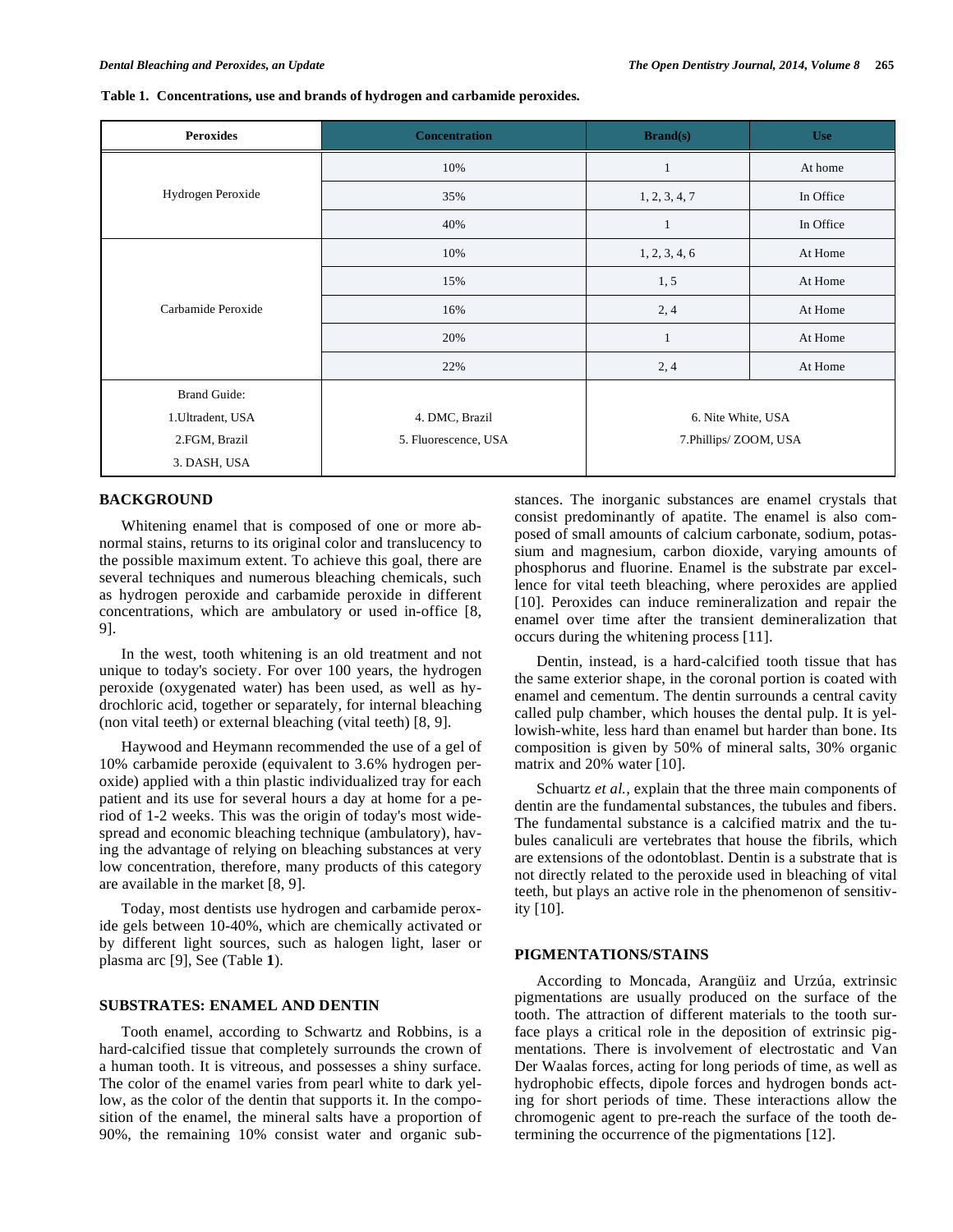#### **266** *The Open Dentistry Journal, 2014, Volume 8 Féliz-Matos et al.*

Such pigmentations can be classified into the following:

N1: type of direct dental stain with chromogenic bind to the tooth surface. The color of the chromogen is similar to that of the dental stains; such as stains by tea, coffee, wine, metals and bacterial products [9].

N2: type of direct dental stain with colored materials that change tooth color after joining the surface. Pigmented materials are initially bonded to the surface of the tooth and then change the color. Typical example is yellow-pigmented plaque or coffee on inter-proximal or cervical areas [9].

N3: type of indirect dental stain with colorless materials or pre-chromogens that bind to teeth, carrying a chemical reaction that causes the dye to convert to chromogens and pre- chromogens, such as fluoride or chlorhexidine [9].

Most of the extrinsic pigmentations can be treated with mechanical or chemical coloring renewal techniques, and advising the patients about their habits and prevention mechanisms to avoid surface stains [9].

The intrinsic pigmentations are those that involve the thickness of the tooth, located in the enamel or dentin. They consist of deep pigmentation, and are difficult for therapeutic options or therefore constituting a clinical challenge to find a solution. This is the case of pigmentation by tetracycline, different degrees of "enamel hypoplasia", "fluorosis", "dentinogenesis imperfecta", among others [12].

Santana describes the presence of a natural tooth color space, named as a "sub-shaped banana", this space is located between the light red and light yellow, elongated and extended parallel to the axis of light; the extreme values (the lighter and the darker tooth) corresponding to the value of dental color, which is measured in different systems, manual or digital [13].

# **MECHANISM OF ACTION OF THE PEROXIDES**

According to Minoux *et al*., the methods that have been described in the literature for bleaching vital teeth are all based on the direct use of hydrogen peroxide  $(H_2O_2)$  or its precursor, carbamide peroxide [1].

Hydrogen peroxide is an oxidizing agent that is able to produce free radicals  $(H_2O+O_2)$ , which are very reactive; in a purely aqueous state, the hydrogen peroxide is slightly acidic. The result is the perhydroxyl  $(HO<sub>2</sub>)$  that is the most potent free radical. To be able to promote the formation of the ion perhydroxyl, hydrogen peroxide needs to become alkaline; the optimum pH for this to occur is of 9.5 to 10 [7, 9].

In the ionization of hydrogen peroxide buffered by this pH, a large amount of H<sub>2</sub>O perhydroxyl free radicals are found, which result in a higher bleaching effect in the same amount of time. The most common concentration of hydrogen peroxide is 35% [7].

Moncada *et al.,* have identified the carbamide peroxide typically in concentrations from 3% to 20%. It is decomposed into hydrogen peroxide (10% carbamide peroxide produces 3.6% hydrogen peroxide) [12]. These products contain carbamide peroxide with carbopol or glycerin base. Carbopol base decreases the release time of hydrogen peroxide, but it does not change the effectiveness of treatment. The carbamide peroxide preparations have a slightly acidic pH. [12]

There is evidence that peroxides can diffuse through the pulp, this phenomenon occurs depending on the time of contact with the substrates and the concentration of it; abnormalities on the enamel surface influence this diffusion. Most of the studies confirm that with these conditions in control, the inflammation of the pulp caused by dental bleaching is reversible [1, 14].

The success of the dental bleaching technique is directly related to the ability of penetration or diffusion of the peroxides into enamel and dentin [1, 14].

The ambulatory technique for vital teeth bleaching uses carbamide peroxide between 10 and 22%, three clinical sessions are required to reduce at least one scale of color's value on the Vita shade guide. Carbamide peroxide is placed on the teeth by the patient at home for a period of 8 hours usually overnight, and for a time no longer than 3 weeks, until a favorable change of color is observed. It is important not to exceed the time recommended by each manufacturer in order to avoid the point of saturation where peroxides can become harmful for the teeth [8, 12].

The in-office technique of vital teeth whitening, uses 35- 40% hydrogen peroxide and usually a light source; four sessions are allowed, the time of exposure of the patient to the application of the peroxide is 15 to 20minutes per session to obtain a favorable change of color; it is not recommended to exceed this time [12]. A recent in-vitro study indicates that with less time of exposure, there is less toxicity to the pulp and the final results of color are very satisfying [15].

#### **SENSITIVITY**

One of the most controversial side effects of dental bleaching is the phenomenon of sensitivity [16]. Various theories are described in connection with tooth sensitivity that occurs during bleaching and are as follows:

Direct innervation theory: direct nervous endings that penetrate the dentin and then the enamel-dentin junction, when mechanical stimulation is received, sensitivity occurs [16].

Theory of the odontoblast as a receptor: the odontoblast acts as receptor itself sending the signal to a nerve ending, but many studies have determined that these cells are not excited [16].

Hydrodynamic theory: is defined as any stimulus that produces tooth fluid movement (dental lymph) and the movement of fluid within the tubules recipients stimulates innervation on the dentin-enamel junction [9, 12].

Meglani *et al.*, defined the hydrodynamic theory, as dentinal tubules that are open widely and generate fluid movement within them, this fluid is spin-dried and acts on nerve endings or the dentino-pulpar complex; the hydrodynamic theory is the most widely accepted and is believed that is present during the application of the peroxides [16].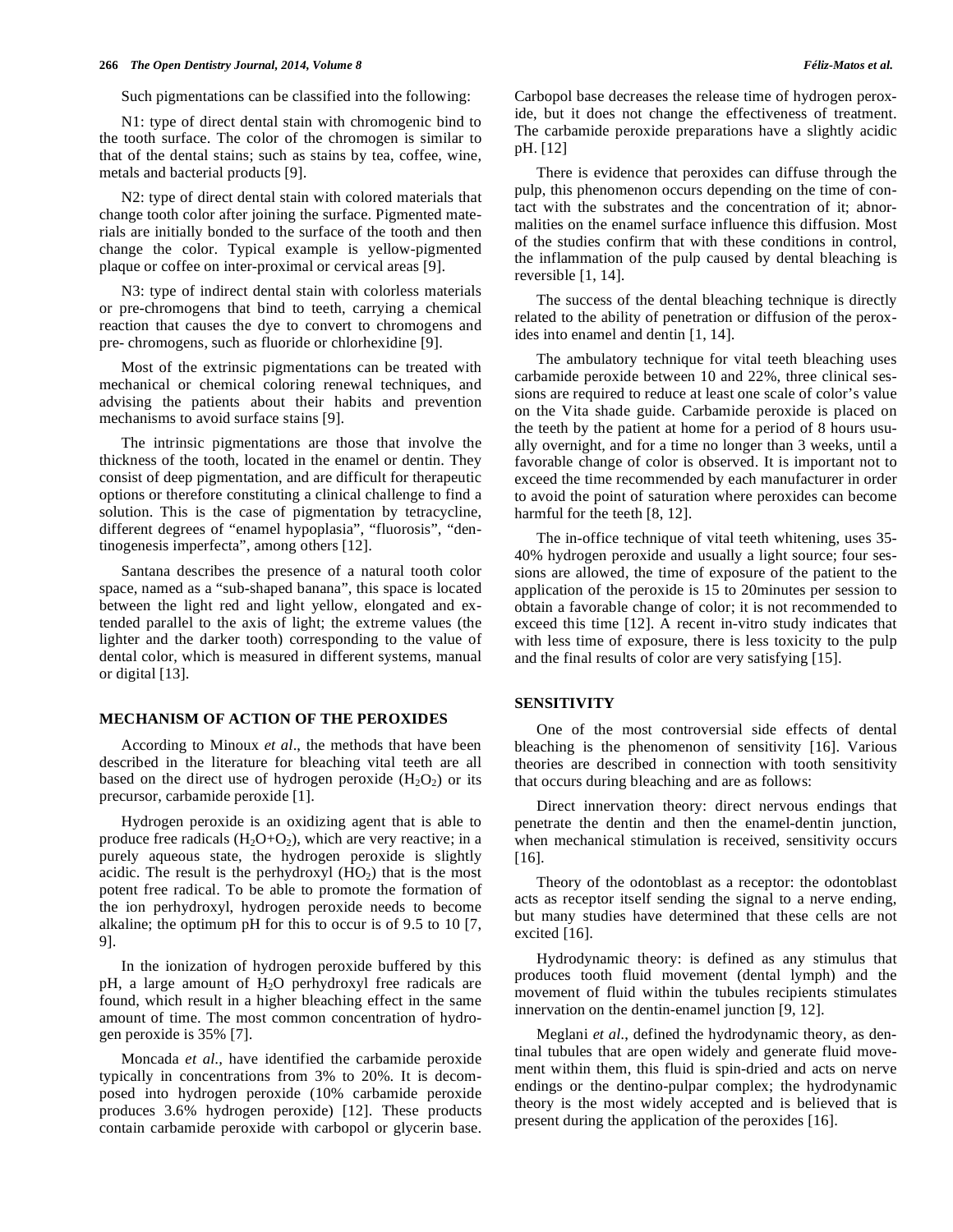Some substances used for the treatment of tooth sensitivity are: potassium nitrate, sodium fluoride, calcium phosphate, fluoride varnishes and adhesives [16].

Several authors specified that sensitivity when is present, during or after bleaching is a totally controlled adverse side effect that can be managed easily with peroxides that includes fluor on its composition, or applying potassium nitrate; this situation can also be prevented [3, 17].

One important factor to address is that the patient has to be aware that sensitivity can occur, it is a responsibility of the dental staff to communicate this to the patient and provide solutions to treat the symptoms [18-20].

#### **LIGTH SOURCES**

The most popular tooth whitening is performed in the dental office, and mostly used with 35% hydrogen peroxide, using heat or a light source to enhance the action of the peroxide; as Ferrarazi *et al.,* pointed out, the light sources or laser based photo-activation most commonly used in dentistry are:  $CO<sub>2</sub>$  argon laser and diode laser; argon laser requires extreme care by the length of emitting wavelength and the thermal properties [3].

In the case of the laser LED, this is more favorable because it emits a blue light with high energy photons that efficiently stimulate the hydrogen peroxide molecule, without the thermal side effect, the great disadvantage of this is the high cost [3].

There are other types of lasers that are called, "the low level laser or diode laser", their mechanism of action functions as a solid arsenate semiconductor generally associated to aluminum, gallium and indium and the electrical energy is converted into laser energy. The wavelength of diodes is well absorbed by the pigmented tissue because they are absorbed by the hard tissues and do not generate heat, also the size of the lamp is manageable and it is available at low cost [3].

Some peroxides diffuse more quickly when activated chemically [21]. Ferrarazi *et al.,* concluded that LED lamps are effective, safe and inexpensive to activate the hydrogen peroxide, [3] while Klaric on a temperature rise study stated that Zoom2 lamp compared to LED-405 lamp produced larger increments of temperature to the pulp [21, 22].

Dominguez *et al.,* stated that the LED lamps are effective and do not produce more than 5.5 degrees (celcius) of temperature increase to the pulp [2].

These days manufacturers of peroxides are encountering the challenge of redefining and redesigning the indications and concentrations based on several studies that show strong evidence that light sources do not represent an improvement anymore for the in-office dental bleaching technique [21, 22].

#### **DISCUSSION**

Amaral, *et al.,* found that vital teeth bleaching based on hydrogen and carbamide peroxide do not produce morphological changes to the enamel. However, in another study a minimal reduction in enamel hardness and some histomorphological changes were found when using 35% hydrogen peroxide in a cariogenic environment [23, 24].

In vital teeth whitening, dental pulp is stimulated to a possible thermal change (sensitivity), this is believed to be reversible, therefore not representing danger or causing permanent damage to this important organ [1].

Sensitivity during whitening of vital teeth is associated to high concentrations of peroxide and exposure time to dental structures, and this sensitivity during bleaching is typically moderate and can be easily controlled [25-27].

Regarding the knowledge of the effects of the use of light sources, there is no evidence that these when used to activate the hydrogen peroxide improve its mechanism of action and thus the effect of tooth whitening, furthermore no association is known or a benefit relationship with the type of stain, the concentration of peroxide and enamel thickness [2, 26].

It is also important to address what several authors confirm, that there is a direct relation of the following principle: at less time of exposure of the tooth to the peroxide, there is less toxicity to the pulp, and at more time and less concentration, more satisfactory color results are obtained [25-29].

Hahn, *et al.*, concluded that photo- activation of peroxides for dental bleaching alone is not beneficial, color is not stable over three months, and the increase in temperature caused to the pulp is important, this is consistent with Torres *et al.*, who described that bleaching vital tooth through photo-activation based on diode lasers of low intensity is fast and intense but regression of color was observed before 12 months. Other studies have shown no statistically significant difference on changes of value of the dental color when using light activation [26, 30, 31].

According to Mon, *et al.,* multiple studies conclude that patient's satisfaction is not related to the type of treatment received if the results are satisfactory [6].

Current trends on international research in the literature are directed to the study of the mechanisms to evaluate the measure, production of color and the advances in photo- activation based on currently known techniques [13, 2].

Certain bleaching manufacturers have recommended recently to avoid the use of light sources and have increased the concentrations of the Hydrogen Peroxides to 40%, based on studies previously shown [32].

## **CONCLUSION**

Hydrogen and carbamide peroxides are secure options for bleaching vital teeth, maintaining the substrates healthy. It is very important that dentists possess the necessary knowledge of these substrates and also the management of the peroxides.

Light activation is not advantageous, nor for the final results of the bleaching techniques, neither to accelerate the mechanism of action of the peroxides

It is demonstrated that sensitivity is a temporary side effect, and when it is present, normally is not worst than moderate.